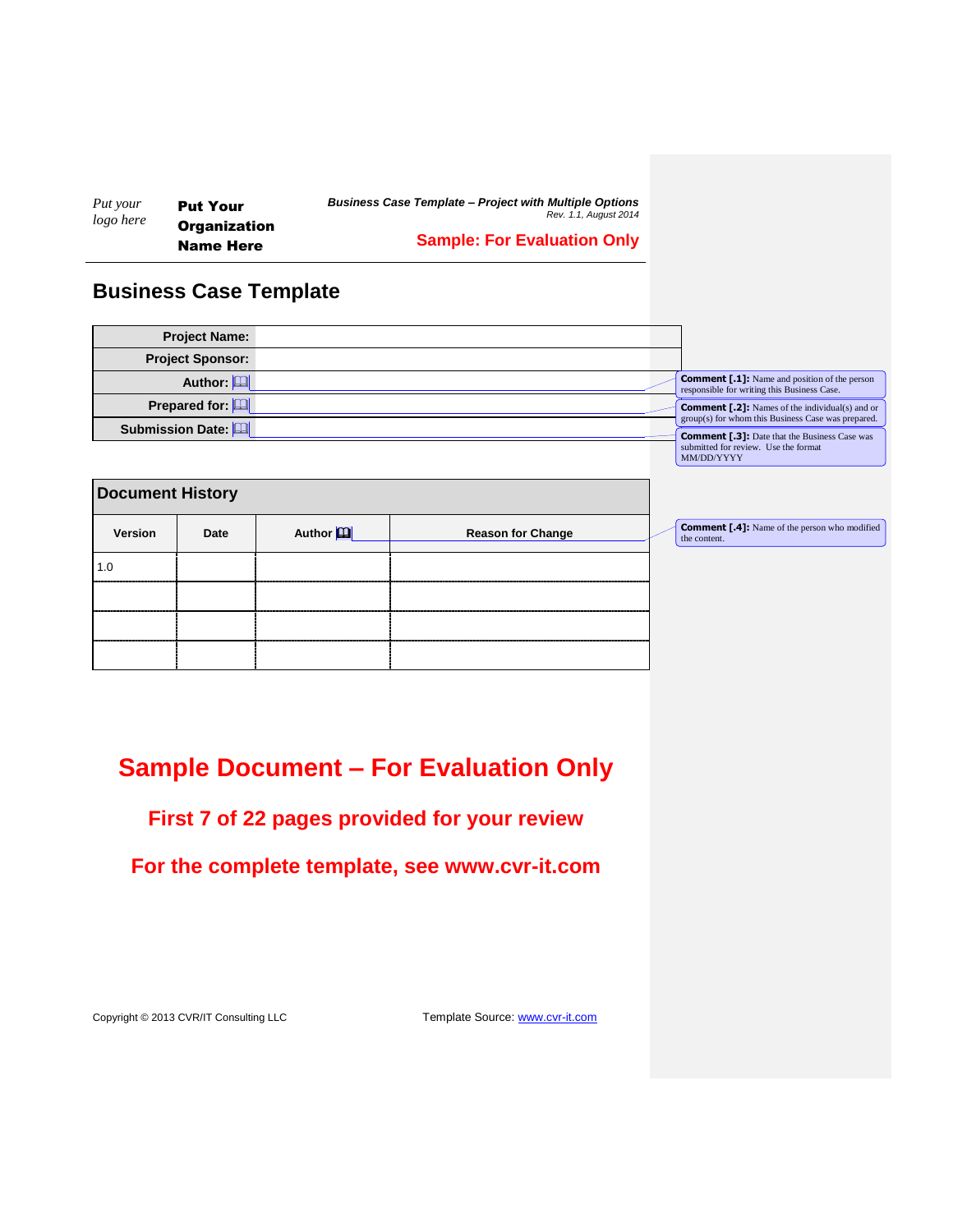| Put your<br>logo here | <b>Put Your</b>                         | <b>Business Case Template - Project with Multiple Options</b><br>Rev. 1.1, August 2014 |  |  |
|-----------------------|-----------------------------------------|----------------------------------------------------------------------------------------|--|--|
|                       | <b>Organization</b><br><b>Name Here</b> | <b>Sample: For Evaluation Only</b>                                                     |  |  |

### **Contents**

| 1. |  |
|----|--|
|    |  |
|    |  |
|    |  |
|    |  |
|    |  |
|    |  |
|    |  |
|    |  |
|    |  |
|    |  |
|    |  |
|    |  |
|    |  |
|    |  |
|    |  |
|    |  |
|    |  |
|    |  |
|    |  |
|    |  |
|    |  |
|    |  |
|    |  |
|    |  |
|    |  |
|    |  |
|    |  |
|    |  |
|    |  |
|    |  |
|    |  |
|    |  |
|    |  |
|    |  |
|    |  |
|    |  |
|    |  |
|    |  |
|    |  |
|    |  |

Copyright © 2013 CVR/IT Consulting LLC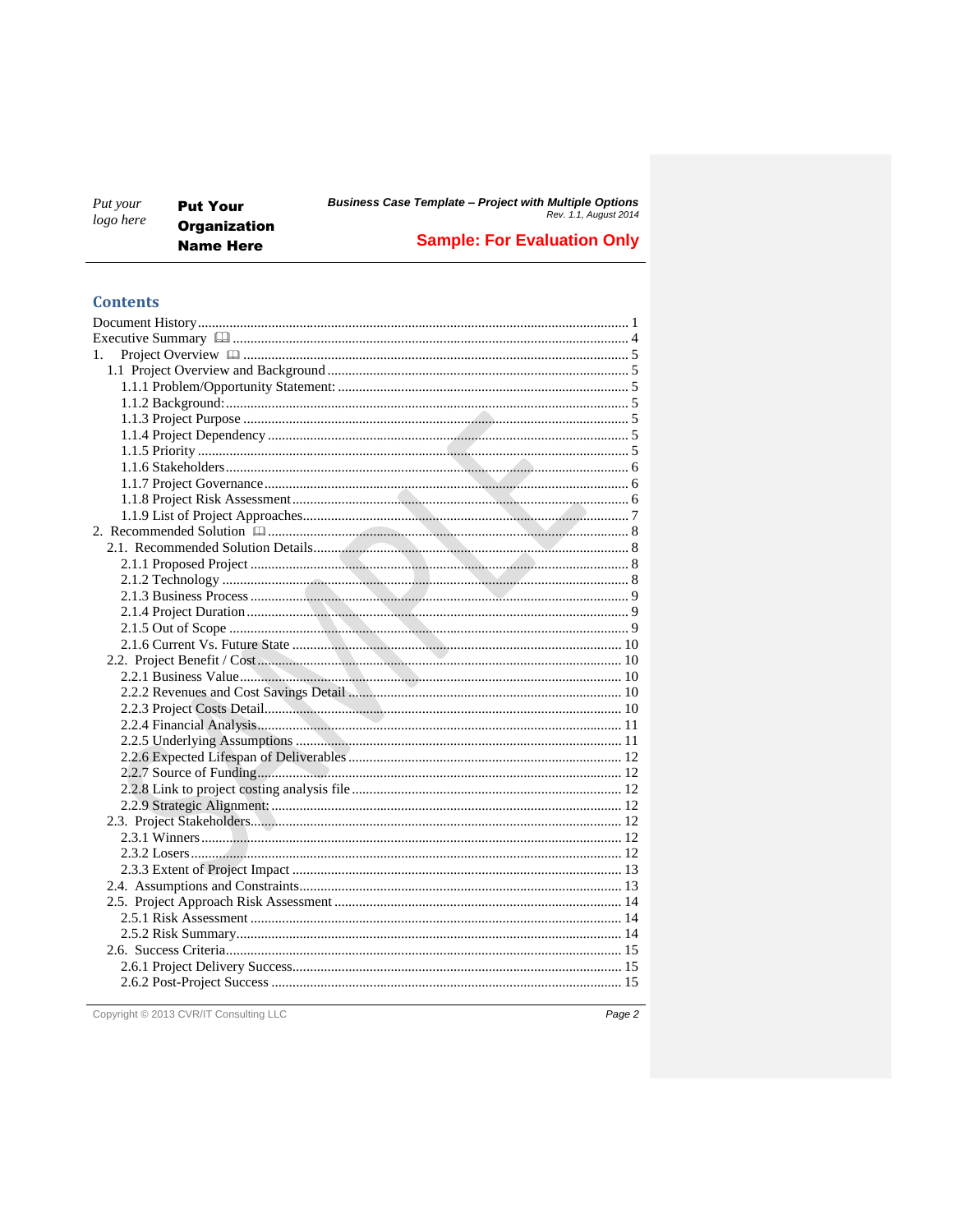#### *Put your logo here* Put Your **Organization** Name Here

#### *Business Case Template – Project with Multiple Options Rev. 1.1, August 2014*

### **Sample: For Evaluation Only**

#### **How to use this Business Case template**

This template consists of four parts:

**Part 1: Project Overview**. This section of the template provides a general description of the project. The Business Case author is asked to provide background information, a problem (or opportunity) statement, and a list of project approaches that have been considered.

**Part 2: Recommended Solution**. This section of the template provides a detailed description of the recommended project approach. The Business Case author is asked to provide detailed information about project value, cost, timing, risk, stakeholders and other important data.

**Part 3: Alternatives Analysis.** This section provides a link to the document that contains a detailed analysis of all project options that have been considered. It also presents a summary of the weighted scoring data that led to selection of the recommended project approach.

**Part 4: Funding Action**. Management can use this signature block to indicate their decision about this project.

It must be understood that numeric estimates of value, cost and time presented in this Business Case are very likely at an ORDER OF MAGNITUDE level (i.e. +/- 50 to 70%). More precise estimates will not be available until project planning is completed, which can only happen after the project has been approved and funded. Estimates provided in this document should NOT be used to establish project baselines for cost or time, except where there are legitimate constraints that cannot be avoided. Project baselines should be established in funded projects late in the Planning phase, when project scope has been firmly established and there is confidence in the underlying data.

This Business Case template is designed to consolidate and display the results of analyses that are carried out using a companion analytical tool, *SWAG-Meister,* which can be used for estimation of project and post-project cost. A second tool, the *Business Case Alternatives Analysis Tool*, may be used to perform weighted scoring as a means of comparing project approaches. In addition, a Financial Analysis Worksheet that can be used for Net Present Value calculations is provided in the Appendix to this template.

- Extensive inline help is provided in this template. Mouse over the **Q** symbol to see it. Note: In **this sample document help text is shown to the right as Comments**
- In order to check or uncheck a checkbox  $\Box$ , double click the box, select Default = Checked or Not Checked, click OK
- *<Italic text within angle brackets is instructional and should be removed from the final document.>*

Copyright © 2013 CVR/IT Consulting LLC *Page 3*

**Comment [.5]:** Congratulation! You have found inline help.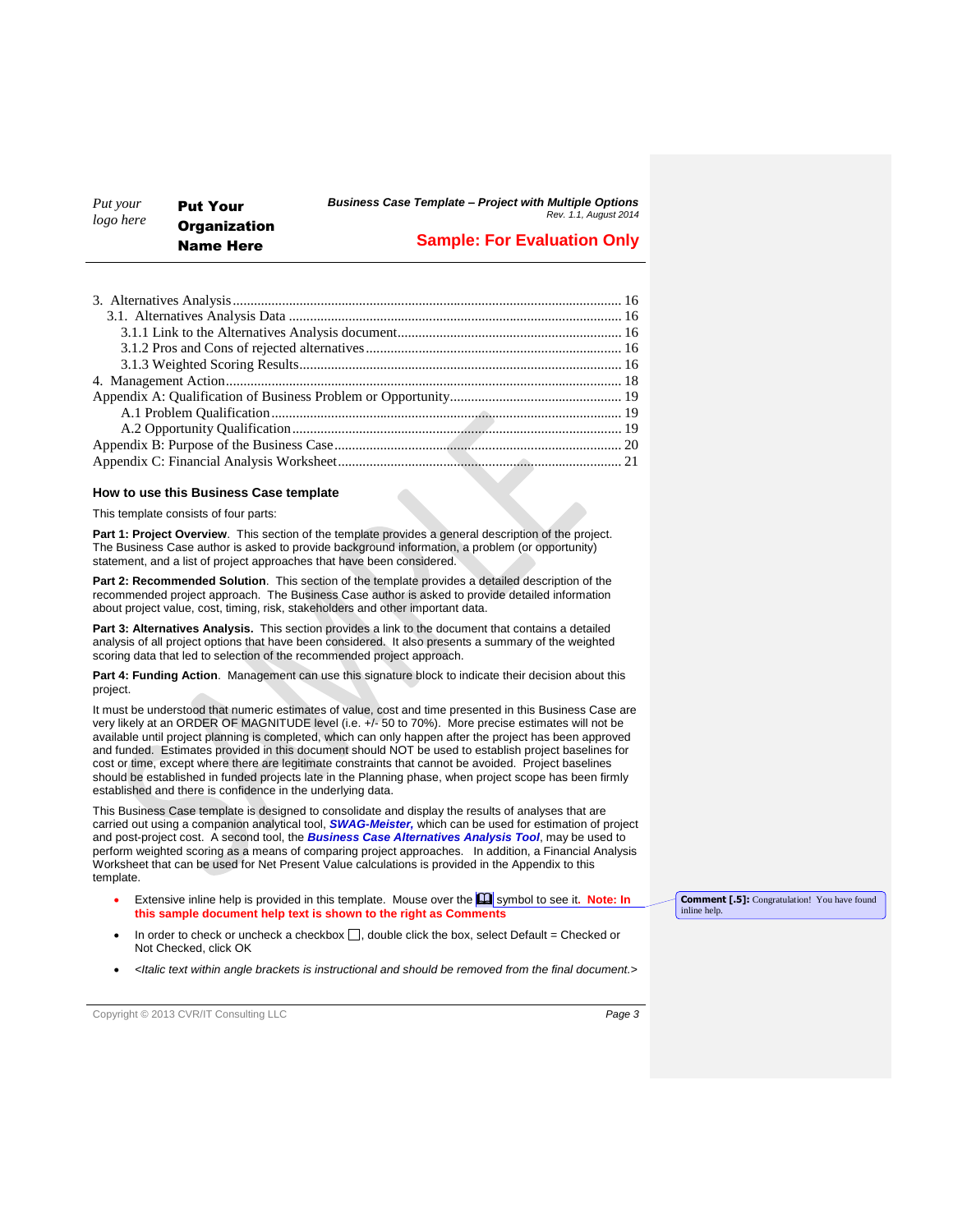<span id="page-3-0"></span>

| Put your<br>logo here             | <b>Put Your</b><br><b>Organization</b><br><b>Name Here</b>            | <b>Business Case Template - Project with Multiple Options</b><br>Rev. 1.1, August 2014<br><b>Sample: For Evaluation Only</b> |                                                                                                                                                                                                                                                                                                                                                                                                                                                                               |
|-----------------------------------|-----------------------------------------------------------------------|------------------------------------------------------------------------------------------------------------------------------|-------------------------------------------------------------------------------------------------------------------------------------------------------------------------------------------------------------------------------------------------------------------------------------------------------------------------------------------------------------------------------------------------------------------------------------------------------------------------------|
|                                   | <b>Executive Summary [11]</b><br><b>Problem/Opportunity Statement</b> |                                                                                                                              | <b>Comment [.6]:</b> The Executive Summary must<br>make a brief but credible argument on behalf of the<br>sponsor of the proposed project. It must explain<br>clearly:<br>. The nature of the problem or opportunity of<br>concern<br>. How the project will provide value, and the<br>nature and estimated amount of that value<br>• A high level estimate of near- and long-term cost<br>• A description of project timing and risk<br>• A recommendation on how to proceed |
| <b>Description of the Project</b> |                                                                       |                                                                                                                              | An Executive Summary of one page can be<br>sufficient.                                                                                                                                                                                                                                                                                                                                                                                                                        |
| <b>Project Value</b>              |                                                                       |                                                                                                                              |                                                                                                                                                                                                                                                                                                                                                                                                                                                                               |
| <b>Project Cost</b>               |                                                                       |                                                                                                                              |                                                                                                                                                                                                                                                                                                                                                                                                                                                                               |
| <b>Project Timing</b>             |                                                                       |                                                                                                                              |                                                                                                                                                                                                                                                                                                                                                                                                                                                                               |
| <b>Project Risk</b>               |                                                                       |                                                                                                                              |                                                                                                                                                                                                                                                                                                                                                                                                                                                                               |
| <b>Recommendations</b>            |                                                                       |                                                                                                                              |                                                                                                                                                                                                                                                                                                                                                                                                                                                                               |
|                                   |                                                                       |                                                                                                                              |                                                                                                                                                                                                                                                                                                                                                                                                                                                                               |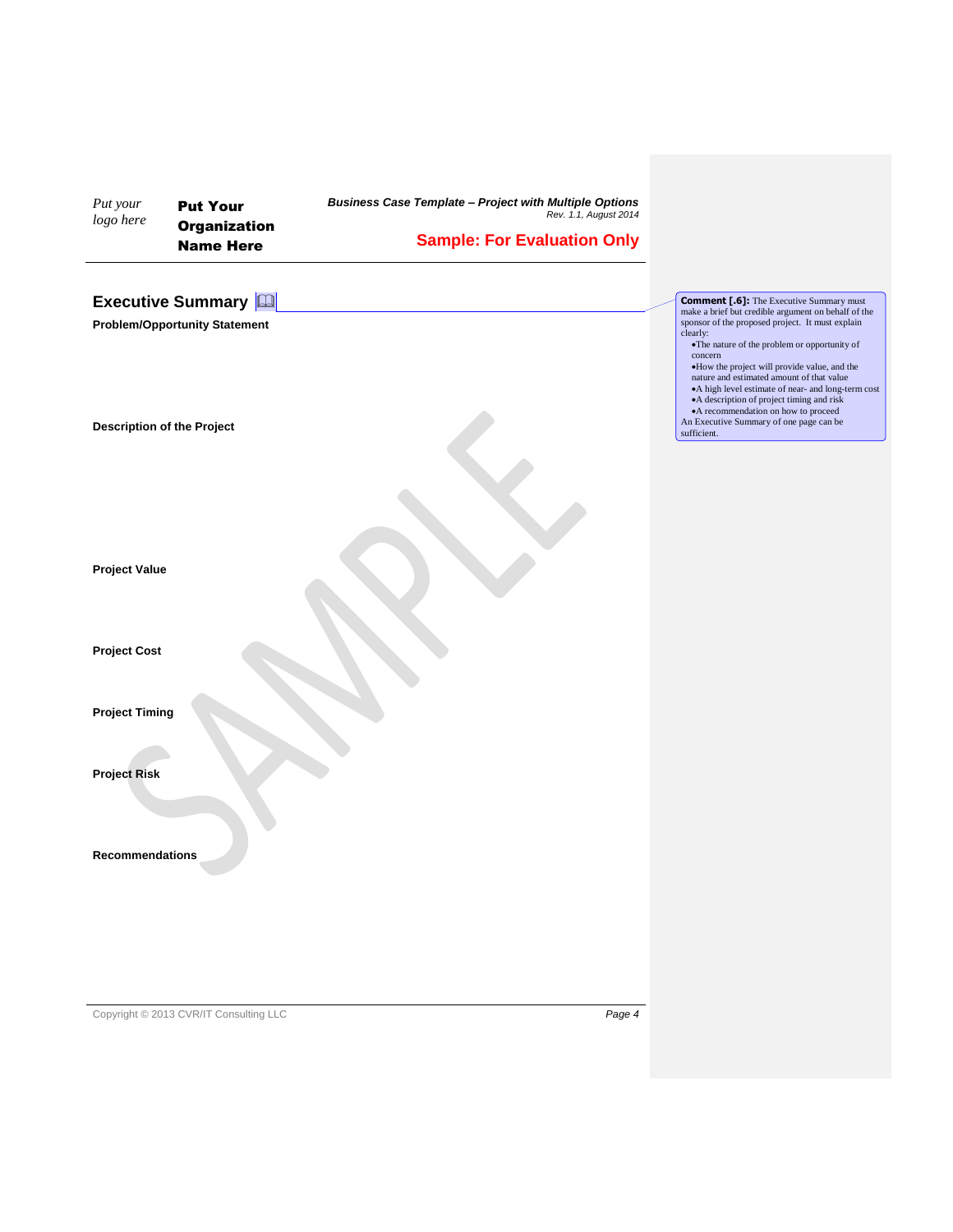*Put your logo here*

Put Your **Organization** Name Here

*Business Case Template – Project with Multiple Options Rev. 1.1, August 2014*

## **Sample: For Evaluation Only**

**Comment [.7]:** This section of the Business Case<br>provides a general description of the proposed<br>project that is relatively independent of any<br>particular project approach. Details about the<br>precommended approach can be fou

### <span id="page-4-0"></span>**1. Project Overview**

The following is a general description of the proposed project. Detailed information about the recommended approach to this project may be found in Part 2 of this document.

<span id="page-4-5"></span><span id="page-4-4"></span><span id="page-4-3"></span><span id="page-4-2"></span><span id="page-4-1"></span>

| 1.1 Project Overview and Background                                                                                                                                                                             |                                                                                                                                                                                                                |  |  |  |
|-----------------------------------------------------------------------------------------------------------------------------------------------------------------------------------------------------------------|----------------------------------------------------------------------------------------------------------------------------------------------------------------------------------------------------------------|--|--|--|
| 1.1.1 Problem/Opportunity Statement: Describe the business problem or opportunity that is driving<br>this project. <b>[42]</b> Optional: Provide details about the problem or opportunity in <b>Addendum A.</b> | <b>Comment [.8]:</b> What is driving the need for this                                                                                                                                                         |  |  |  |
|                                                                                                                                                                                                                 | project? Describe this in such a way that the need<br>for action is clear.                                                                                                                                     |  |  |  |
| 1.1.2 Background: What is the history that led up to this problem/opportunity?                                                                                                                                  |                                                                                                                                                                                                                |  |  |  |
|                                                                                                                                                                                                                 |                                                                                                                                                                                                                |  |  |  |
| 1.1.3 Project Purpose: In general terms, explain what this project will deliver and the value that it will<br>provide. $ \mathbb{Q} $                                                                           | <b>Comment [.9]:</b> For example, if replacing an old                                                                                                                                                          |  |  |  |
|                                                                                                                                                                                                                 | financial system, explain that the project will deliver<br>a new system and training for staff. Also describe<br>the value that the organization will obtain from the                                          |  |  |  |
| <b>1.1.4 Project Dependency:</b> Is there any dependency between this project and other projects?<br>leal                                                                                                       | new system. Make this an overview. Details about<br>Business Value expected from the project will be<br>described in a later section.                                                                          |  |  |  |
| Yes<br>No<br>If Yes, describe the nature of the dependency.<br>$\Box$                                                                                                                                           | <b>Comment [.10]:</b> Will this project be dependent<br>on the outputs of other projects, or on work done<br>elsewhere over which the project manager will have<br>no control? Do other projects depend on the |  |  |  |
|                                                                                                                                                                                                                 | completion of this project?                                                                                                                                                                                    |  |  |  |
| 1.1.5 Priority: What is the priority of this project for the Project Sponsor?                                                                                                                                   |                                                                                                                                                                                                                |  |  |  |
| $\Box$ Medium<br>$\Box$ Low<br>$\Box$ High                                                                                                                                                                      |                                                                                                                                                                                                                |  |  |  |
| Has this project been mandated?                                                                                                                                                                                 | <b>Comment [.11]:</b> A project is mandated if it must<br>be done due to requirement of law, regulation,                                                                                                       |  |  |  |
| executive edict, etc.<br>Yes<br>If Yes, who is the source of the mandate?<br>No<br>$\mathsf{L}$                                                                                                                 |                                                                                                                                                                                                                |  |  |  |
|                                                                                                                                                                                                                 |                                                                                                                                                                                                                |  |  |  |
| <b>Completion Date:</b> Is there a specific date by which the project must be completed?                                                                                                                        |                                                                                                                                                                                                                |  |  |  |
| Yes<br>If Yes, enter the date below. What is the source of this constraint? Is it unavoidable?<br>No<br>Explain.                                                                                                | <b>Comment [.12]:</b> Arbitrary completion date                                                                                                                                                                |  |  |  |
|                                                                                                                                                                                                                 | constraints add risk to the project. If at all possible<br>they should be avoided.                                                                                                                             |  |  |  |
|                                                                                                                                                                                                                 |                                                                                                                                                                                                                |  |  |  |
| When would the Sponsor prefer to begin this project?                                                                                                                                                            |                                                                                                                                                                                                                |  |  |  |
|                                                                                                                                                                                                                 |                                                                                                                                                                                                                |  |  |  |

<span id="page-4-6"></span>Copyright © 2013 CVR/IT Consulting LLC *Page 5*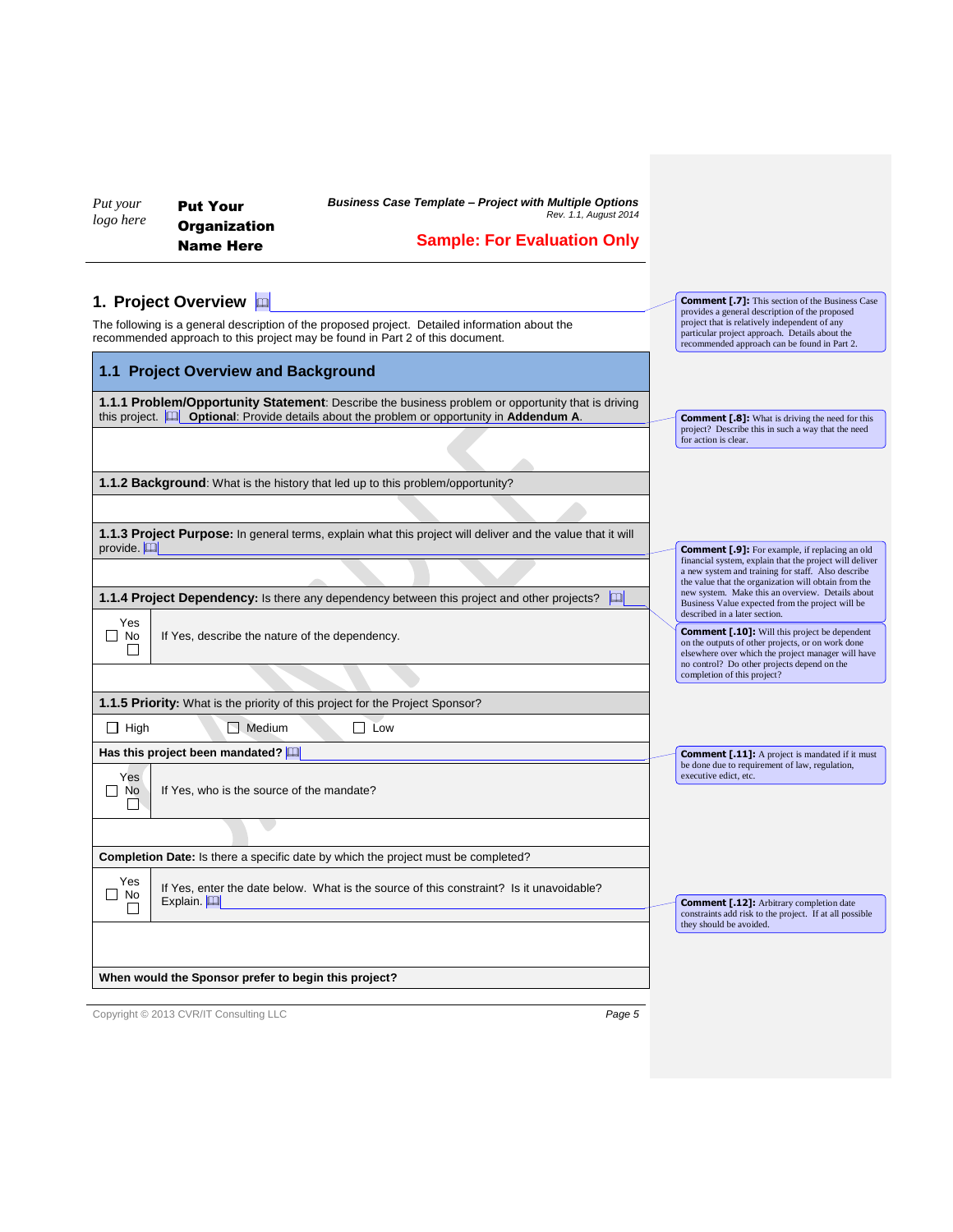*Put your logo here* Put Your **Organization**  *Business Case Template – Project with Multiple Options Rev. 1.1, August 2014*

Name Here

**Sample: For Evaluation Only**

<span id="page-5-0"></span>

| 1.1 Project Overview and Background                                   |                                                                                 |                                                                                                        |                                                                                                                                                                                                                                                                                                                                                  |
|-----------------------------------------------------------------------|---------------------------------------------------------------------------------|--------------------------------------------------------------------------------------------------------|--------------------------------------------------------------------------------------------------------------------------------------------------------------------------------------------------------------------------------------------------------------------------------------------------------------------------------------------------|
| $\Box$ Immediately                                                    | Within 3 months                                                                 | Within the next year                                                                                   |                                                                                                                                                                                                                                                                                                                                                  |
|                                                                       | Explain why it is necessary to work on this problem in the time frame proposed. |                                                                                                        |                                                                                                                                                                                                                                                                                                                                                  |
|                                                                       |                                                                                 |                                                                                                        |                                                                                                                                                                                                                                                                                                                                                  |
| monetary and intangible.                                              |                                                                                 | Cost of inaction: What would happen if we did nothing? Or waited? Describe the costs of inaction, both |                                                                                                                                                                                                                                                                                                                                                  |
|                                                                       |                                                                                 |                                                                                                        |                                                                                                                                                                                                                                                                                                                                                  |
|                                                                       | 1.1.6 Stakeholders: Who are the primary stakeholders in this project?           | $\mathbb{R}$                                                                                           | <b>Comment [.13]:</b> Key stakeholders are those<br>individuals whose participation, collaboration or                                                                                                                                                                                                                                            |
| Stakeholder/group                                                     | Role in project                                                                 | Reason they are important [11]                                                                         | political support is necessary for project success<br>AND who are highly influential in the organization.                                                                                                                                                                                                                                        |
|                                                                       |                                                                                 |                                                                                                        | <b>Comment [.14]:</b> For each stakeholder, indicate<br>why they are important to the project.                                                                                                                                                                                                                                                   |
|                                                                       |                                                                                 |                                                                                                        |                                                                                                                                                                                                                                                                                                                                                  |
|                                                                       |                                                                                 |                                                                                                        | <b>Comment [.15]:</b> Are there individuals who are<br>known to support this project?                                                                                                                                                                                                                                                            |
| Known support. [11]                                                   |                                                                                 |                                                                                                        | <b>Comment [.16]:</b> Are there individuals who are<br>known to oppose this project?                                                                                                                                                                                                                                                             |
|                                                                       |                                                                                 |                                                                                                        | <b>Comment [.17]:</b> Describe planned project<br>oversight, e.g. the role of the following: Sponsor,                                                                                                                                                                                                                                            |
| Known opposition.                                                     |                                                                                 |                                                                                                        | Executive Committee, PMO/PMCOE, Portfolio<br>Management Office, etc.                                                                                                                                                                                                                                                                             |
|                                                                       |                                                                                 |                                                                                                        | <b>Comment [.18]:</b> Consider threats to project<br>delivery that are independent of any specific project                                                                                                                                                                                                                                       |
| 1.1.7 Project Governance: Who will make decisions about this project? |                                                                                 |                                                                                                        | approach (e.g. possibility of new federal<br>regulations). Also consider threats to realization of                                                                                                                                                                                                                                               |
|                                                                       |                                                                                 |                                                                                                        | Business Value, i.e. Tactical impact and ROI.<br>Important threats are those with high impact (could<br>jeopardize project success) and high probability                                                                                                                                                                                         |
| independent of any specific project approach. $\Box$                  |                                                                                 | 1.1.8 Project Risk Assessment: List any known, important threats to this project that are              | (>75% chance of happening).<br><b>Comment [.19]:</b> Word each Risk Description as<br>follows: If X happens then Y could result, and that                                                                                                                                                                                                        |
| <b>Risk Description</b>                                               |                                                                                 | Risk Response                                                                                          | could cause impact Z on the project. Example: This<br>project will span two fiscal years. If budget is not<br>provided in the second year there would not be<br>sufficient funds to complete it and the project could<br>be cancelled.                                                                                                           |
|                                                                       |                                                                                 |                                                                                                        | <b>Comment [.20]:</b> Risk Responses can be<br>proactive (e.g. take action before the risk event<br>happens) or reactive (e.g. contingency response to a<br>risk event that has occurred). Proactive responses<br>are more valuable as they can prevent or reduce<br>project delay and cost overage that otherwise would<br>occur due to issues. |

<span id="page-5-2"></span><span id="page-5-1"></span>Copyright © 2013 CVR/IT Consulting LLC *Page 6*